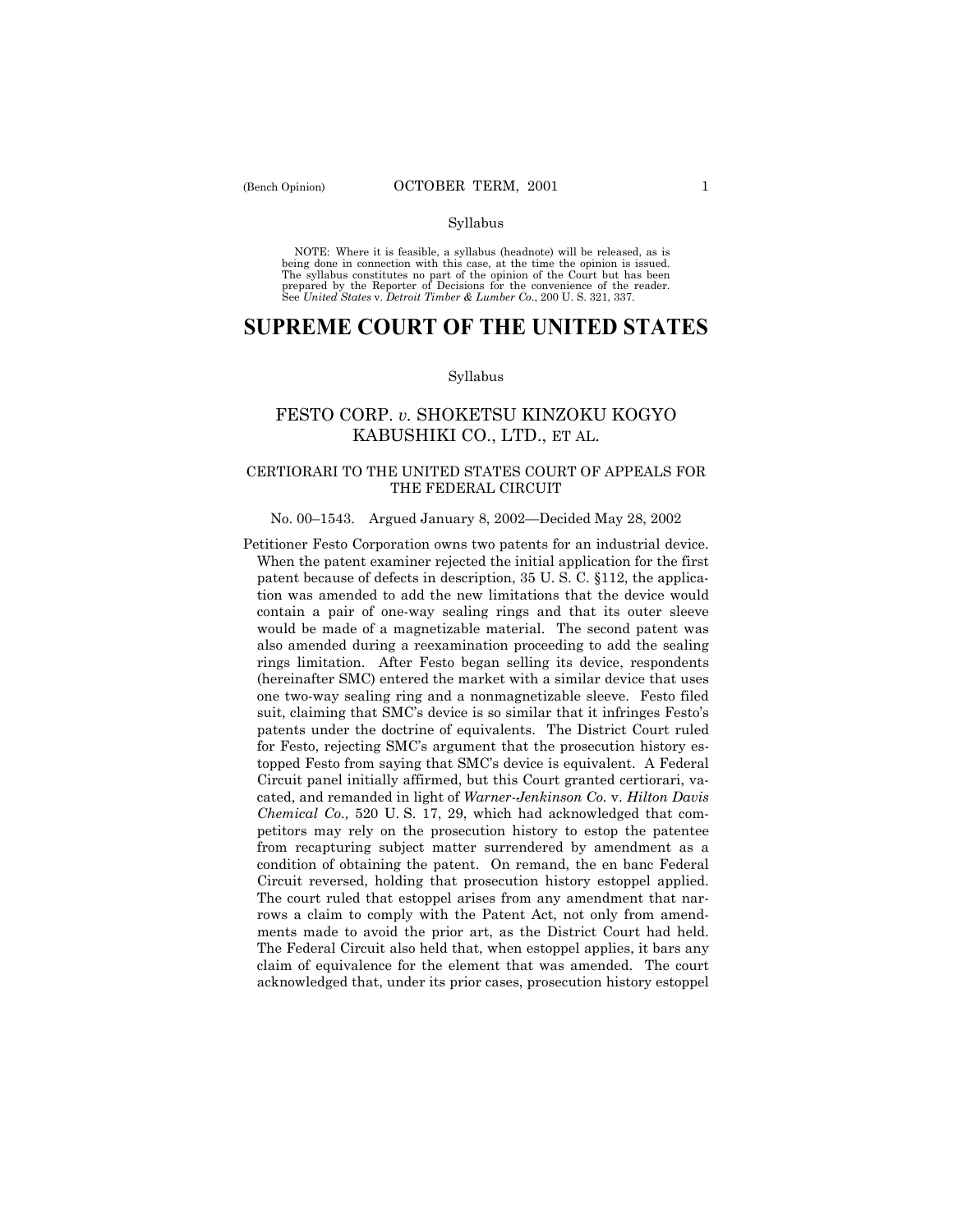## 2 FESTO CORP. *v.* SHOKETSU KINZOKU KOGYO KABUSHIKI CO. Syllabus

constituted a flexible bar, foreclosing some, but not all, claims of equivalence, depending on the purpose of the amendment and the alterations in the text. However, the court overruled its precedents on the ground that their case-by-case approach had proved unworkable.

*Held*: Prosecution history estoppel may apply to any claim amendment made to satisfy the Patent Act's requirements, not just to amendments made to avoid the prior art, but estoppel need not bar suit against every equivalent to the amended claim element. Pp.  $5-17$ .

(a) To enable a patent holder to know what he owns, and the public to know what he does not, the inventor must describe his work in "full, clear, concise, and exact terms." §112. However, patent claim language may not describe with complete precision the range of an invention's novelty. If patents were always interpreted by their literal terms, their value would be greatly diminished. Insubstantial substitutes for certain elements could defeat the patent, and its value to inventors could be destroyed by simple acts of copying. Thus, a patentís scope is not limited to its literal terms, but embraces all equivalents to the claims described. See *Winans* v. *Denmead*, 15 How. 330, 347. Nevertheless, because it may be difficult to determine what is, or is not, an equivalent, competitors may be deterred from engaging in legitimate manufactures outside the patent's limits, or lulled into developing competing products that the patent secures, thereby prompting wasteful litigation. Each time the Court has considered the doctrine of equivalents, it has acknowledged this uncertainty as the price of ensuring the appropriate incentives for innovation, and it has affirmed the doctrine over dissents that urged a more certain rule. See, *e.g., id.,* at 343, 347. Most recently, *Warner-* $Jenkinson, supra, at 28, confirmed the doctrine.  $Py. 5-8$ .$ 

(b) Prosecution history estoppel requires that patent claims be interpreted in light of the proceedings before the Patent and Trademark Office (PTO). When the patentee originally claimed the subject matter alleged to infringe but then narrowed the claim in response to a rejection, he may not argue that the surrendered territory comprised an unforeseen equivalent. See *Exhibit Supply Co.* v. *Ace Patents Corp.*, 315 U.S. 126, 136–137. The rejection indicates that the patent examiner does not believe the original claim could be patented. While the patentee has the right to appeal, his decision to forgo an appeal and submit an amended claim is taken as a concession that the invention as patented does not reach as far as the original claim. See, *e.g., Goodyear Dental Vulcanite Co.* v. *Davis,* 102 U. S. 222, 228. Were it otherwise, the inventor might avoid the PTO's gatekeeping role and seek to recapture in an infringement action the very subject matter surrendered as a condition of receiving the patent. Pp.  $8-9$ .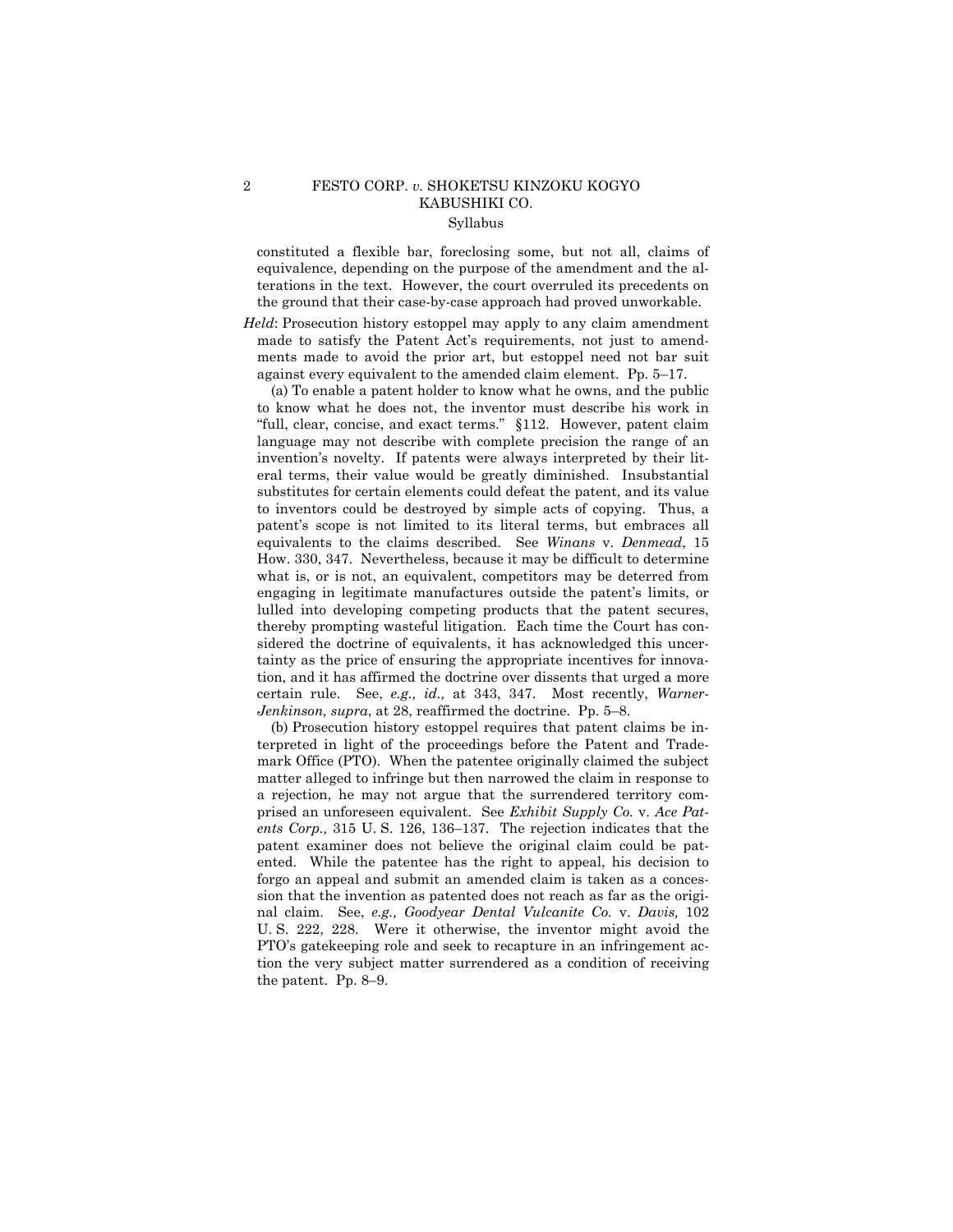#### Syllabus

(c) Prosecution history estoppel is not limited to amendments intended to narrow the patented inventionís subject matter, *e.g.,* to avoid prior art, but may apply to a narrowing amendment made to satisfy any Patent Act requirement, including  $$112$ 's requirements concerning the patent applicationís form. In *Warner-Jenkinson,* the Court made clear that estoppel applies to amendments made for a "substantial reason related to patentability," 520 U. S., at 33, but did not purport to catalog every reason that might raise an estoppel. Indeed, it stated that even if the amendment's purpose were unrelated to patentability, the court might consider whether it was the kind of reason that nonetheless might require estoppel. *Id.*, at 40-41. Simply because estoppel has been discussed most often in the context of amendments made to avoid the prior art, see, *e.g., id.,* at 30, it does not follow that amendments made for other purposes will not give rise to estoppel. Section 112 requires that the application describe, enable, and set forth the best mode of carrying out the invention. The patent should not issue if these requirements are not satisfied, and an applicant's failure to meet them could lead to the issued patent being held invalid in later litigation. Festoís argument that amendments made to comply with §112 concern the application's form and not the invention's subject matter conflates the patentee's reason for making the amendment with the impact the amendment has on the subject matter. Estoppel arises when an amendment is made to secure the patent and the amendment narrows the patent's scope. If a ß112 amendment is truly cosmetic, it would not narrow the patent's scope or raise an estoppel. But if a  $$112$  amendment is necessary and narrows the patent's scope—even if only for better description—estoppel may apply. Pp.  $10-12$ .

(d) Prosecution history estoppel does not bar the inventor from asserting infringement against every equivalent to the narrowed element. Though estoppel can bar challenges to a wide range of equivalents, its reach requires an examination of the subject matter surrendered by the narrowing amendment. The Federal Circuit's complete bar rule is inconsistent with the purpose of applying the estoppel in the first place—to hold the inventor to the representations made during the application process and the inferences that may be reasonably drawn from the amendment. By amending the application, the inventor is deemed to concede that the patent does not extend as far as the original claim, not that the amended claim is so perfect in its description that no one could devise an equivalent. The Court's view is consistent with precedent and PTO practice. The Court has consistently applied the doctrine in a flexible way, considering what equivalents were surrendered during a patent's prosecution, rather than imposing a complete bar that resorts to the very lit-